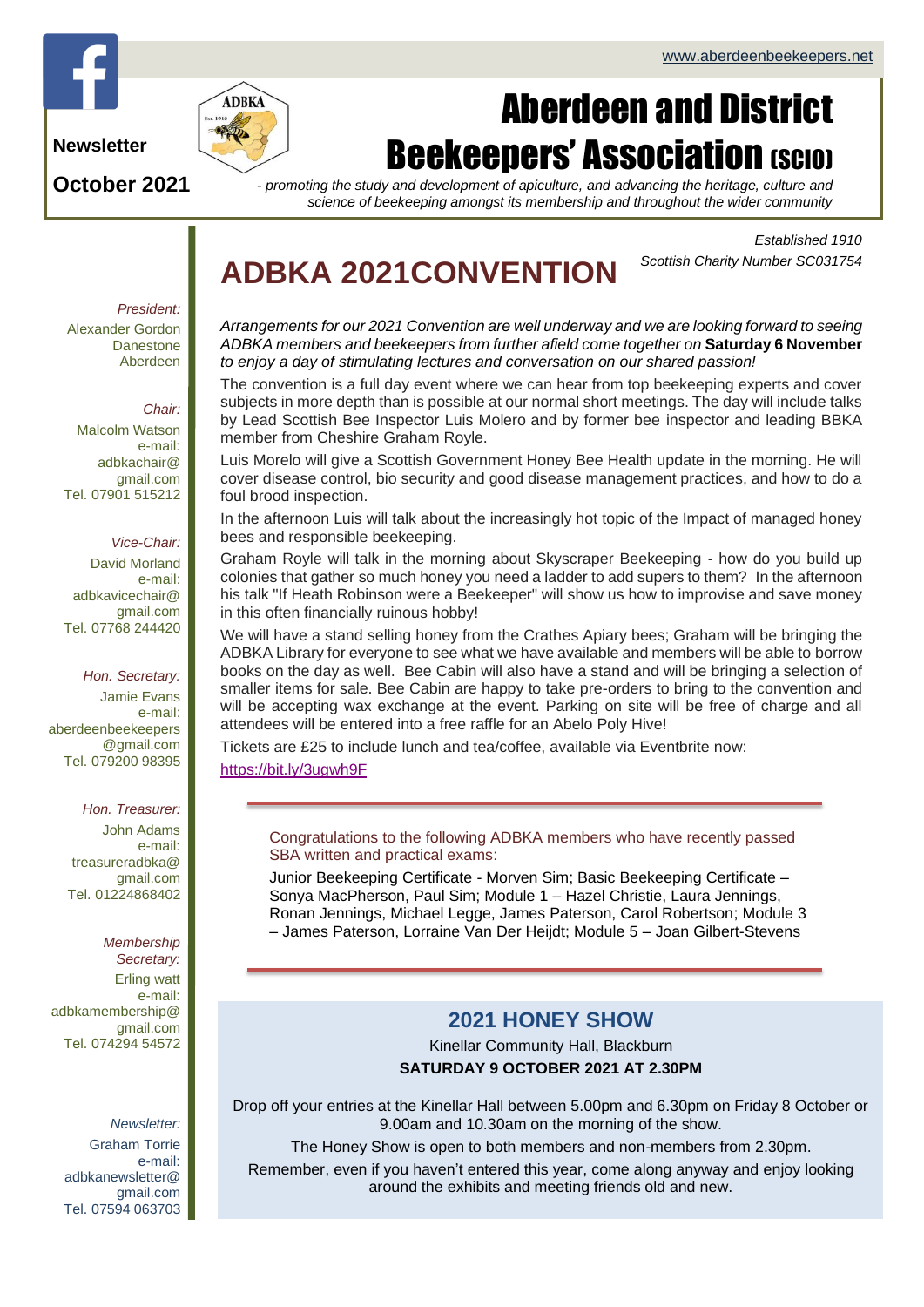# Events **Members' Events Members'**

## ABERDEEN AND DISTRICT BEEKEEPERS' ASSOCIATION

## **ANNUAL HONEY SHOW**

Saturday 9 October 2021 at 2.30pm

Kinellar Community Hall, Blackburn

*- See front page for more information.*

The Honey Show Schedule was distributed with the September newsletter. It can be downloaded from our website at: [www.aberdeenbeekeepers.net](http://www.aberdeenbeekeepers.net/)

#### ABERDEEN AND DISTRICT BEEKEEPERS' ASSOCIATION

## **2021 CONVENTION**

Saturday 6 November 2021 9:30am – 4:00pm Aberdeen Airport Dyce Hotel | Sure Collection by Best Western Farburn Terrace, Dyce, AB21 7DW Book via Eventbrite now: <https://bit.ly/3ugwh9F>

*- See front page for more information.*

## **THIS MONTH IN THE APIARY: OCTOBER**

By the time you read this in early October, your winter preparations should be complete, perhaps with the exception of removing varroa strips if you used that form of treatment. Apart from a mid-winter varroa treatment and adding further food in due course, there are few good reasons to open the hive between now and next spring. The bees will still fly on sufficiently warm days but these obviously become less frequent the deeper we get into winter.

Sometime soon after you have finished feeding, you might wish to heft your hives. This means lifting the hive at one edge (usually the rear, tipping it forward) and sensing the weight of the hive. It takes a bit of practice and experience but you can roughly assess the consumption of stores throughout the winter by periodic hefting. You will find that consumption usually progresses slowly and steadily through the winter, but accelerates rapidly once the queen is laying and the bees are more active from say mid February onwards; the hives noticeably lighten quite quickly.

Please be sure to **remove your varroa treatment on schedule**. Leaving it in potentially allows the mites to become accustomed to a sub-lethal level of treatment and thus risks development of an evolved resistance to treatment with time. This benefits nobody.

You should inspect your hives every so often to check that everything is as it should be and there is no damage from the more unusual pests such as woodpeckers and badgers.

Between now and the start of the active season next year you will want to clean your kit and maintain your equipment. Don't put it off! See the earlier February and March articles in this series for information on cleaning kit. We'll cover hive equipment next month.

A bit of sunshine does the colonies a lot of good, especially in late winter/early spring. Now might be a good time to consider the aspect of the hives and for example trim any branches and/or remove any unnecessary obstacles that might be in the way. When the bees are confined to their hives for extended periods in the dead of winter, the hives can be freely moved within the apiary, ignoring the 'three feet' rule, as the bees will reorient when they recommence flights.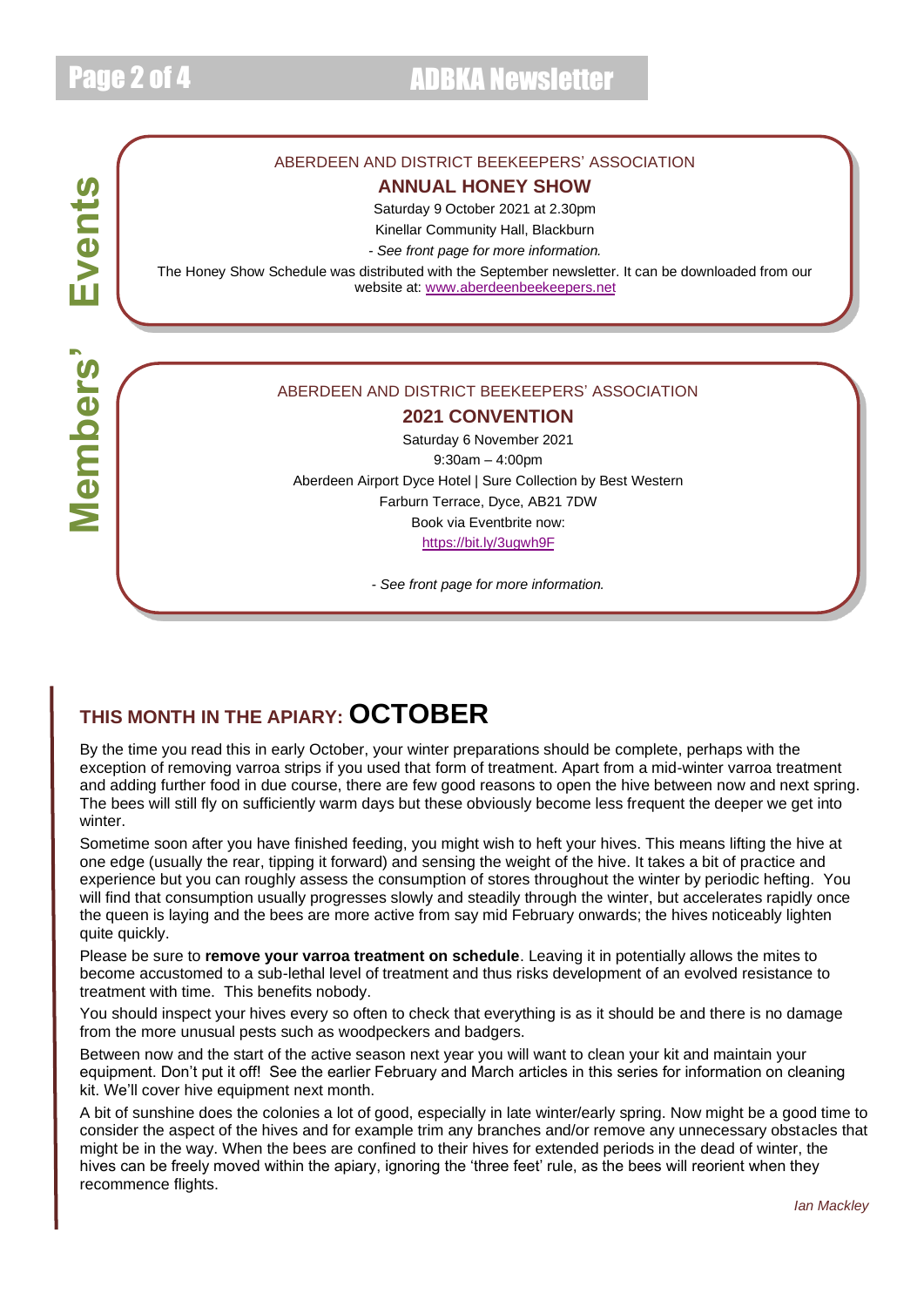## Page 3 of 4 ADBKA Newsletter

## **Bee for Book**

We have recently acquired some brilliant new titles for our members' **lending library**. Whether you're studying for the beekeeping modular examinations, or just looking for a good read over the winter months, why not borrow a book from our library?

Check out our library catalogue on our website at

### [www.aberdeenbeekeepers.net/books/](http://www.aberdeenbeekeepers.net/books/)

We will have our library books available for members to borrow at the Honey Show on Saturday 9 October and at our Convention on Saturday 6 November.

*Get your reading glasses looked out!*





## Aberdeen and District Beekeepers' Association (SCIO)

 $Hom<sub>6</sub>$ About ADBKA v Help and advice with swarms Contact Beekeeping v

We are a charity promoting the study and development of apiculture, and advancing the heritage, culture and science of beekeeping amongst our membership and throughout the wider community

**ADBKA** 

Aberdeen and District Beekeepers' Association is a venerable beekeeping association with a long history of teaching and supporting beekeepers here in the north east of Scotland. Our legal form is a 'Scottish Charitable Incorporated Organisation', governed in accordance with a constitution approved by the Office of the Scottish Charity Regulator and adopted by members in January 2015. A copy of our constitution can be found here.



As well as keeping up to date with ADBKA activities, events, beekeeping news and information through our monthly newsletter, don't forget that there are other ways to keep in touch.

Lots of our members are active on our Facebook page. Just search for Aberdeen Beekeepers at

## [www.facebook.com](http://www.facebook.com/)

And don't forget our fantastic **website** at:

## [www.aberdeenbeekeepers.net](http://www.aberdeenbeekeepers.net/)

On the Home page, you can sign up to receive email notifications of new posts on our Blog. That way, you can be sure you don't miss the latest beekeeping news.

## We Need to Talk About: **Drones** *Part 2*

Ponder this: we all know that a drone doesn't have a father – it's born from an unfertilised egg and has only half the number of chromosomes of queens and workers. However, it does have a grandfather due to the fact that its mother, the queen, is born from a fertilised egg.

Now we also know that drones don't survive from one year to the next; the workers eject them in the autumn. Except that, sometimes they can avoid eviction and you come across one or two wandering in the hive at your first spring inspection. Given that, do you think it's possible that a drone can ever bump into its grandfather? And while you're at it: see if you can work out how many great-grandfathers a drone has.

*Answers in next month's newsletter.*